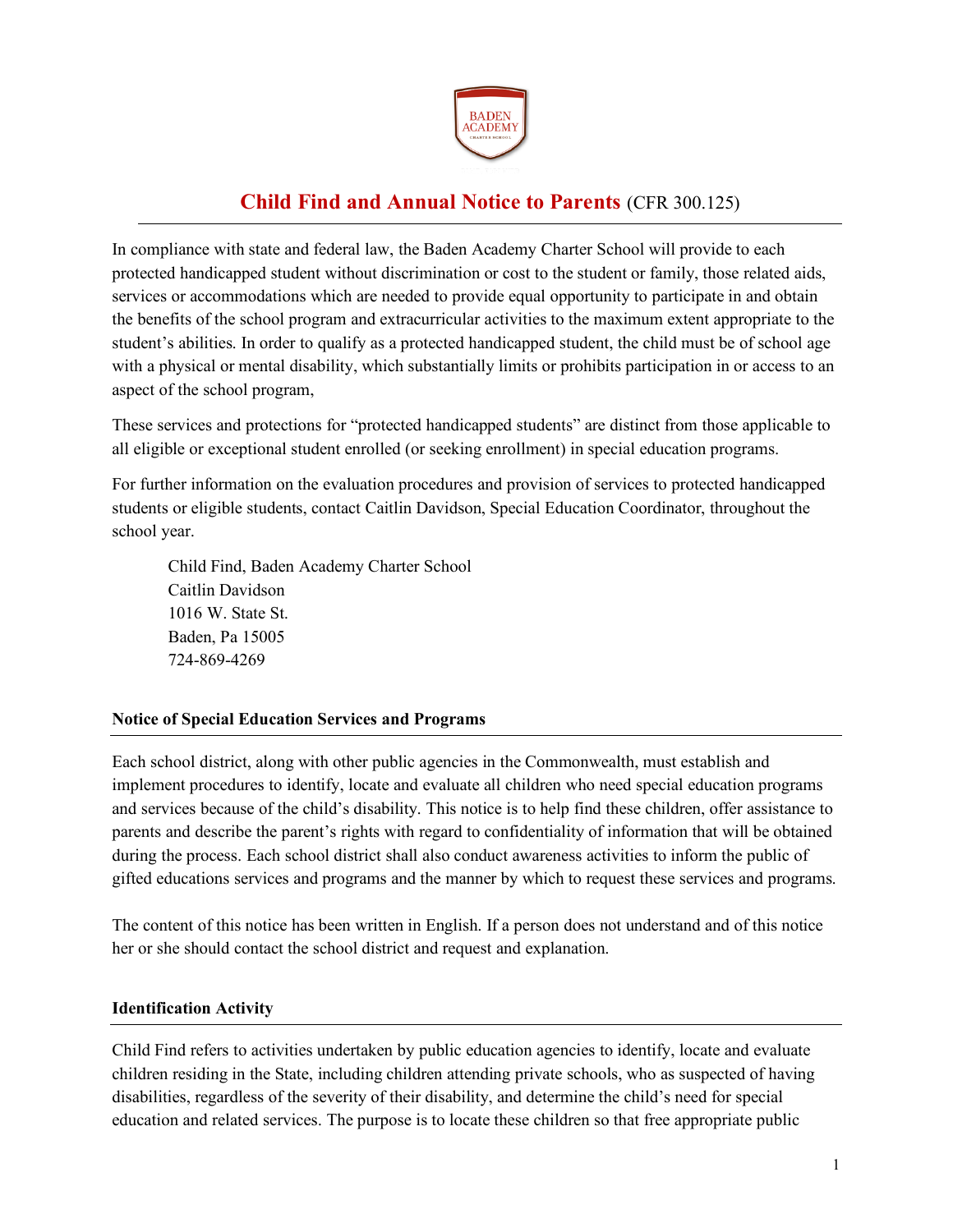education (FAPE) can be made available. These types of disabilities, that if found to cause a child to need services are: Autism, deaf-blindness, deafness, emotional disturbance, hearing impairment, intellectual disability, multiple disabilities, orthopedic impairment, other health impairment due to chronic or acute health problems, specific learning disabilities (speech or language), traumatic brain injury and visual impairment including blindness, in the case of a child that is preschool age developmental delay. Screening activities are also conducted to determine student need for gifted support services.

Baden Academy Charter School provides educational services for all eligible students either through district operated classes, contracts with the Beaver Valley Intermediate Unit (BVIU) #27, Private Academic Schools or Approved Private Schools. Classes providing Learning Support, Life-Skills Support, Emotional Support, Physical Support, Multiple Disabilities Support, and Autistic Support are available for students at beginning school age through  $6<sup>6</sup>$  grade. Additional services include hearing, vision, and speech and language support. Students found to meet eligibility criteria as "mentally gifted" may receive services through the charter school's gifted programs.

Each charter school is required to provide notice describing the identification activities and the procedures followed to ensure confidentiality of personally identifiable information. This notice is intended to meet this requirement.

Identification activities are performed to find a child who is suspected as having a disability that would interfere with his or her learning unless special education programs and services are made available. Children suspected of being "mentally gifted" who need specially designed instruction not ordinarily provided in the regular education program also go through screening activities. The activities may include: Review of data, screening of academic functioning, observation of the student displaying difficulty in behavior and determining the student's response attempted remediation. Input from parents is also an information source for identification. After a child is identified as a suspected child with a disability, her or she is evaluated, but not before parents give permission for their child to be evaluated.

The charter school will follow procedures outlined in the special education regulations (Chapter 711) for determining eligibility and need for special education services. Chapter 16 regulations will be followed o determine eligibility and need for Gifted Education services.

### **Confidentiality** (CFR2 300.127)

If after screening, a disability is suspected, upon your permission, your child will be evaluated. Written records of the results are called an education record, which are directly related to your child are maintained by the charter school. These records are personally identifiable to your child. Personally identifiable information includes the child's name, the name of the child's parents or other family members, the address of the child or their family, a personal identifier such as social security number, a list of characteristics that would make the child's identity easily traceable or other information that would make the child's identity easily traceable.

The charter school will gather information regarding your child's physical, mental, emotional and health functioning through testing and assessment, observations of your child as well as through a review of any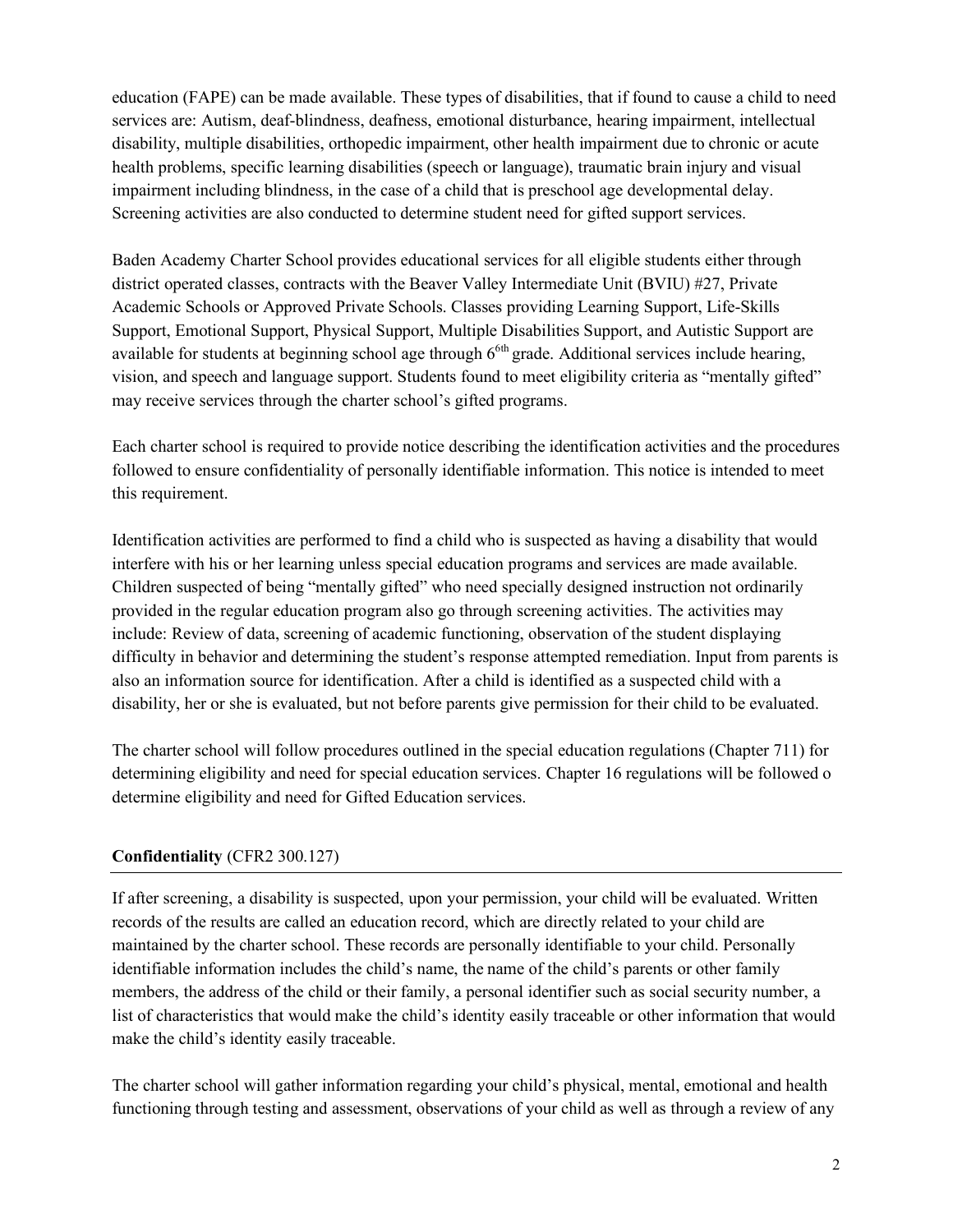records made available to the charter school by your physician and other providers of services such as day car agencies.

The charter school protects the confidentiality of personally identifiable information by one school official being responsible for ensuring the confidentiality of records. Training being provided to all persons using the information, and maintaining for public inspection a current list of employee's names and positions who may have access to the information. The charter school will inform you when this information is no longer needed to provide educational services to your child and will destroy the information at designated intervals, except general information such as your child's name, address, phone number, grades, attendance record and classes attended, grade level completed, may be maintained without time limitation.

As the parent of the child you have a number of rights regarding the confidentiality of your child's records. The right to inspect and review any education records related to your child are collected, maintained, or used by the charter school. The charter school will comply with a request for you to review the records without unnecessary delay before any meetings regarding planning for your child's special education program (called an IEP meeting). Should you and the charter school disagree about your child's special education supports and services and a due process hearing is requested, the charter school will furnish you with the opportunity to inspect and review your child's records within 30 days.

You have the right to an explanation and interpretation of the records, to be provided copies of the records if failure to provide the copies would effectively prevent you from exercising your right to inspect and review the records, and the right to have a representative inspect and review the records. This review is conducted with the assistance of an appropriate charter school member.

You have the right to request in writing the amendment of your child's education records that you believe are inaccurate or misleading, or violate the privacy or other rights of your child. The school district will decide whether to ament the records within 45 school days of receipt of your request. If the charter school refuses to amend the records you will be notified of the refusal and your right to a hearing. You will be given at that time, additional information regarding the hearing procedures. Upon written request, the charter school will schedule and provide written notice of the hearing to challenge information in your child's education files.

Parent consent is required before personally identifiable information contained in your child's education records is disclosed to anyone other than officials of the charter school collecting or using the information for purposes of identification of your child, locating your child and evaluation your child or for any other purpose of making available a free appropriate public education to your child. A school official has a legitimate educational interest if the official needs to review an education records in order to fulfill his or her professional responsibility. Additionally, the charter school, upon request, discloses records without consent to officials of another charter school/school district in which your child seeks or intends to enroll.

A parent may file a written complaint with the Pennsylvania Department of Education at the address below alleging that the rights described in this notice were not provided.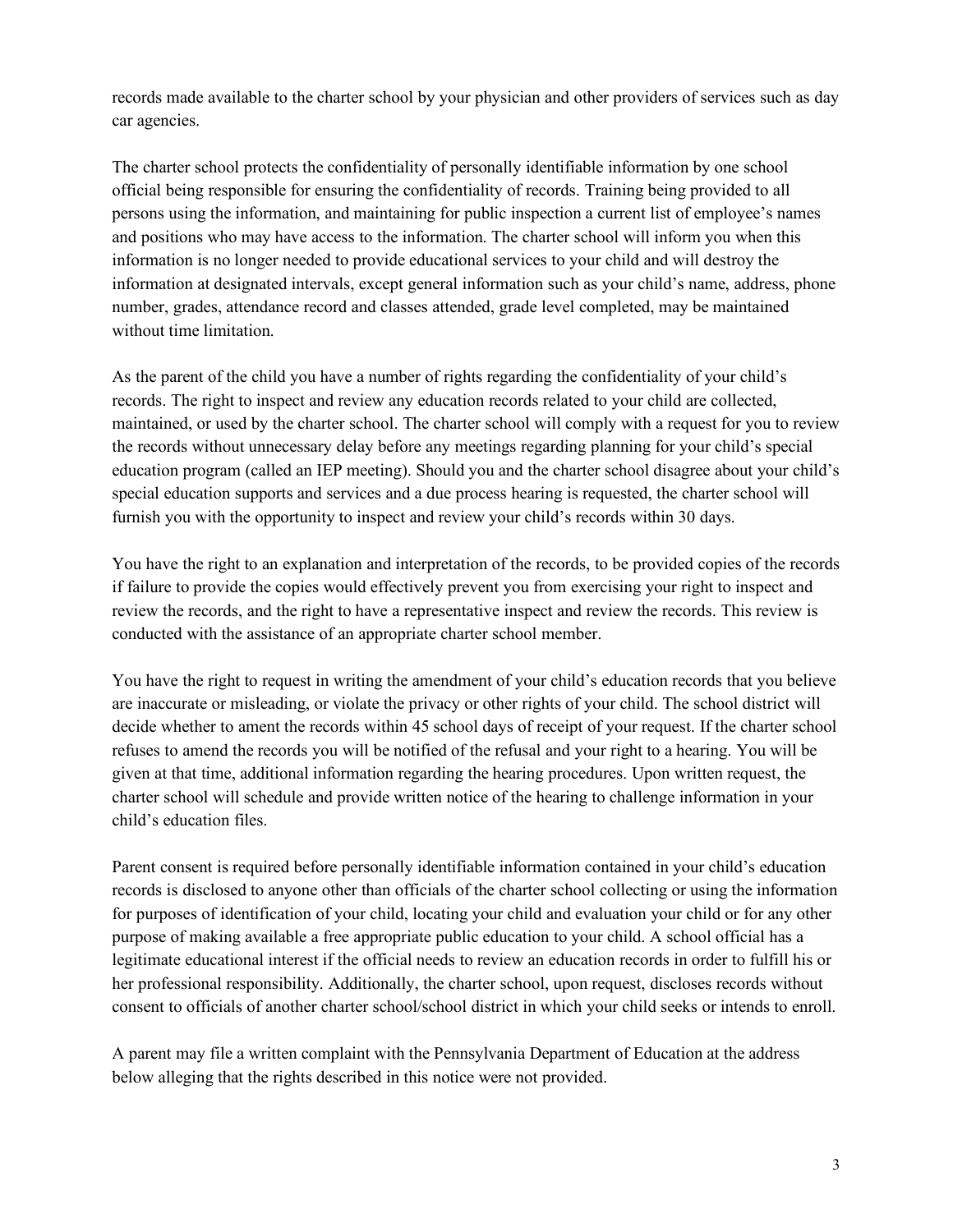Pennsylvania Department of Education Bureau of Special Education Division of Compliance 333 Market St. Harrisburg, PA 17126-0333

The Department of Education will investigate the matter, issue a report of findings and necessary corrective action within 60 days. The Department will take necessary action to ensure compliance if achieved. Complaints alleging failures of the school district with regard to confidentiality of personally identifiable information may also be filed with:

Family Policy Compliance Office US Department of Education 400 Maryland Ave SW Washington, DC 20202-4605

Baden Academy Charter School will provide ongoing screening services. If you wish to learn more, have questions, or believe you child may need to be identified, please contact:

Baden Academy Charter School Caitlin Davidson Special Education Coordinator 1016 W. State St. Baden, Pa 15005 724-869-4269

### **Early Intervention Identification**

Children age three through the age of admission to first grade are also eligible if they have developmental delays and as a result, need Special Education and related services. Developmental delay is defined as a child who is less than the age of when one of the following exists: (i) The child's score on a developmental assessment device, on an assessment instrument which yields a score in months, indicates that the beginners and at least 3 years of age and is considered to have a developmental delay child is delayed by 25% of the child's chronological age in one or more developmental areas (ii) The child is delayed in one or more of the developmental areas, as documented by test performance of 1.5 standard deviations below the mean of standardized tests. Developmental areas include cognitive, communicative, physical, social/emotional and self-help. For additional information, you may contact the Beaver Valley Intermediate Unit.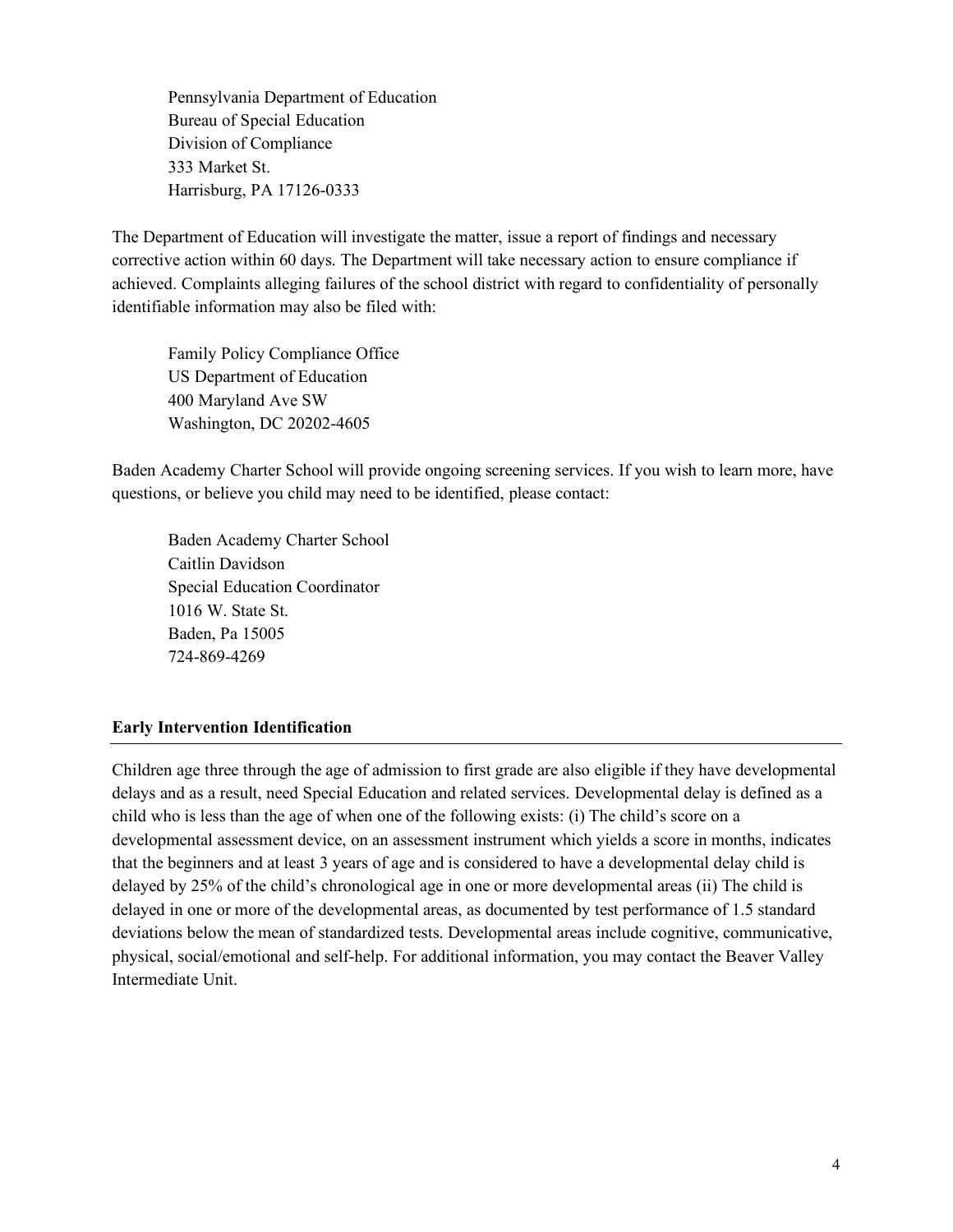# **Potential Indicators of Weaknesses in the Developmental Domain Areas and Other Risk Factors That Could Indicate a Disability** Requirement of section 14.212 (b)

A developmental delay is determined by the result of a developmental evaluation. The results of one or more domain areas (adaptive, personal-social, communication, motor or cognitive) have to show at least a 25% delay or a score of 1.5 standards deviations below the mean (Standard Score of 77 or below.) The delay results in the need for specially designed intervention/instruction (SDI) in order to participate in typical activities and routings.

Children with a developmental delay may show weaknesses in the following areas:

**Adaptive:** Pre-Kindergarten-aged children with a developmental delay may have difficulty dressing/undressing; using utensils to eat, removing shoes without assistance, distinguishing between nonfood/food substances, or have difficulty with toileting needs. One may have difficulty moving independently around the house, understanding that hot is dangerous, putting away toys when asked, indicating an illness or ailment to an adult, or demonstrating caution and avoiding common dangers.

**Personal/Social:** Pre-kindergarten-aged children with a developmental delay may have difficulty responding positively to adult praise, rewards or promise of rewards; greeting familiar adults spontaneously; enjoying simple stories read aloud; helping with simple household tasks; initiating social interaction with familiar adults; expressing affection/liking for peers; playing cooperatively with peers; stating first name, last name, age, or identifying themselves as male/female; using objects in make-believe play" using "I" or "me" to refer to themselves; or recognizing facial expressions of common emotions.

**Communication:** Pre-kindergarten-aged children with a developmental delay may have difficulty following 2-step verbal commands; associating spoken words with pictures; recalling events from a story presented orally; engaging in extended and meaningful nonverbal exchanges with others; using words to get their needs met; responding to 'yes' and 'no' questions appropriately; or asking "wh" questions.

**Motor:** Pre-kindergarten-aged children with a developmental delay may have difficulty running without falling; kicking a ball without falling; walking up and down steps alternating feet without assistance; walking backward; imitating the bilateral movements of an adult; pointing with his index finger independent of the thumb and other fingers; scribbling linear and/or circular patterns spontaneously; using the pads of fingertips to grasp a pencil; holding a paper with one hand while drawing or writing with the other hand; fastening clothing without assistance; cutting with scissors; copying a circle; or imitating vertical and horizontal markings.

**Cognitive:** Pre-Kindergarten-aged children with a developmental delay may have difficulty attending to one activity for 3 or more minutes; reciting memorized lines from songs or TV shows; showing interest in age-appropriate books; matching/naming colors; responding to one and one more; giving three objects on request; matching shapes; identifying objects by their use; identifying items by size; identifying colors of familiar objects not in view; or identifying simple objects by touch.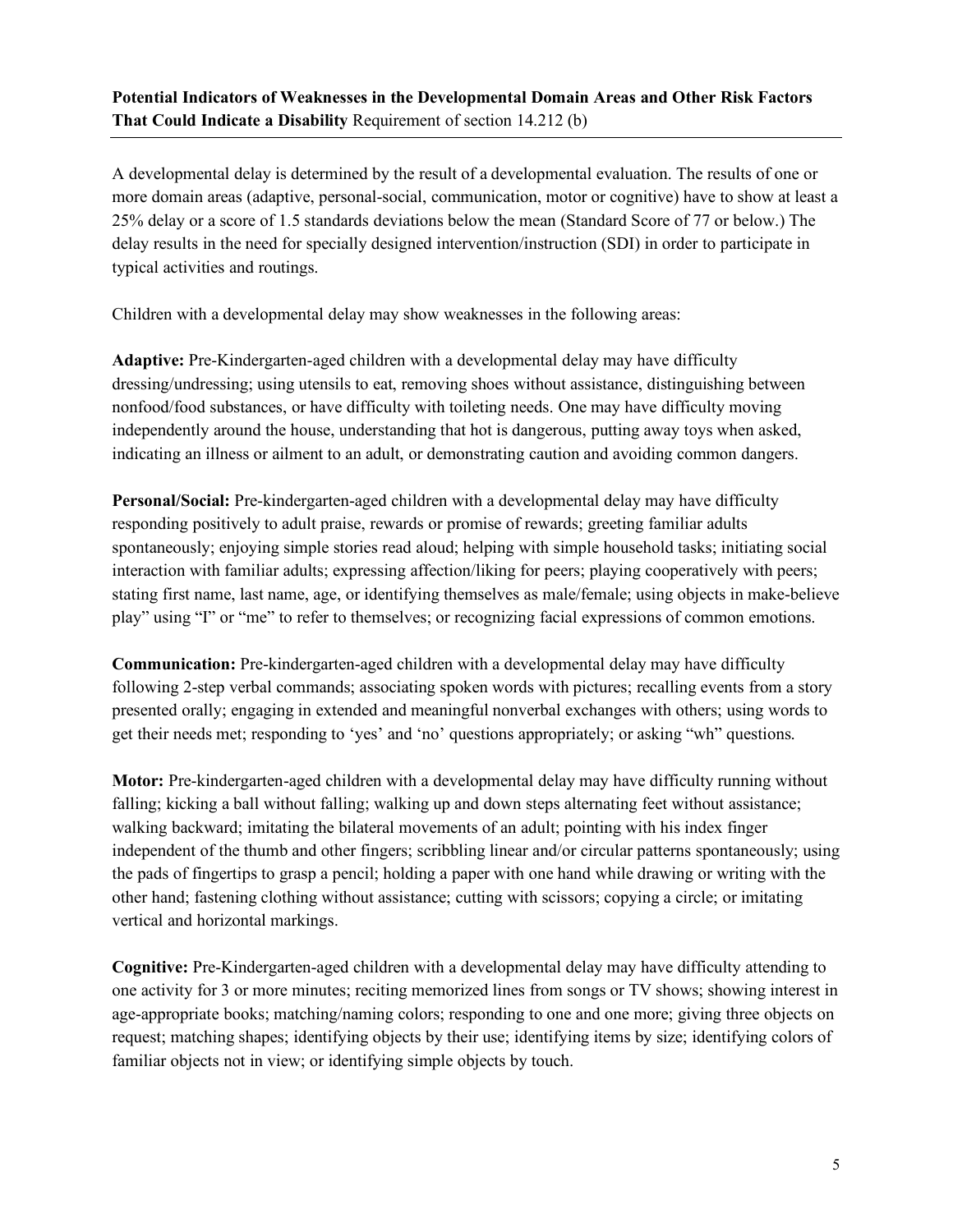#### **Other Factors That Could Indicate a Disability**

Developmental disabilities are birth defects related to a problem with how a body part or body system works. They may also be known as functional birth defects. Many of these conditions affect multiple body parts or systems. Researchers have identified thousands of different birth defects. Birth defects can have a variety of causes such as:

Genetic problems caused when one or more genes doesn't work properly or part of a genre is missing, problems with chromosomes, such as having an extra chromosome or missing part of a chromosome, environmental factors that the expectant mother is exposed to during pregnancy, such as Rubella or German measles or if she uses drugs or alcohol during pregnancy.

#### **Factors Considered When Determining Mental Giftedness**

- 1. The child performs a year or more above grade achievement level in one of more subjects as measured by a nationally normed and validated achievement test.
- 2. The child demonstrates rates of acquisition/retention of content and skills reflecting gifted ability.
- 3. The child demonstrates achievement, performance, or expertise in one of more academic areas as evidenced by products, portfolios or research, as well as criterion-references team judgement.
- 4. The child demonstrates early and measured use of high level thinking skills, academic creativity, leadership skills, intense academic interest, communication skills, foreign language aptitude, or technology expertise.
- 5. The child demonstrates that intervening factors such as English as a second language, disabilities, gender or race bias, or socio/cultural deprivation are masking gifted abilities.

#### **Free Appropriate Public Education** (CFR 300.121)

Baden Academy Charter School provides a free, appropriate public education (FAPE) to exceptional students attending the school in grades k-6. All children with a disability between the ages of three to twenty-one who have been identified as needing special education and related services have the right to FAPE. The determination that a child is eligible for special education and related services is made on an individual basis by a team of qualified professionals and the parent of the child following a multidisciplinary evaluation and the completion of an evaluation report. A student qualifies as exceptional if he or she is found to be a child with a disability and in need of specially designed instruction and related services under the provisions of the Individuals with Disabilities Act (IDEA) and Chapter 711 of the Pa. School Code. The following are disability categories under IDEA: Autism, deafness, deaf/blindness, emotional disturbance, traumatic brain injury, hearing impairment, specific learning disability, intellectual disability, multiple disabilities, other health impairments, speech and language impairment, orthopedic impairment and visual impairment including blindness.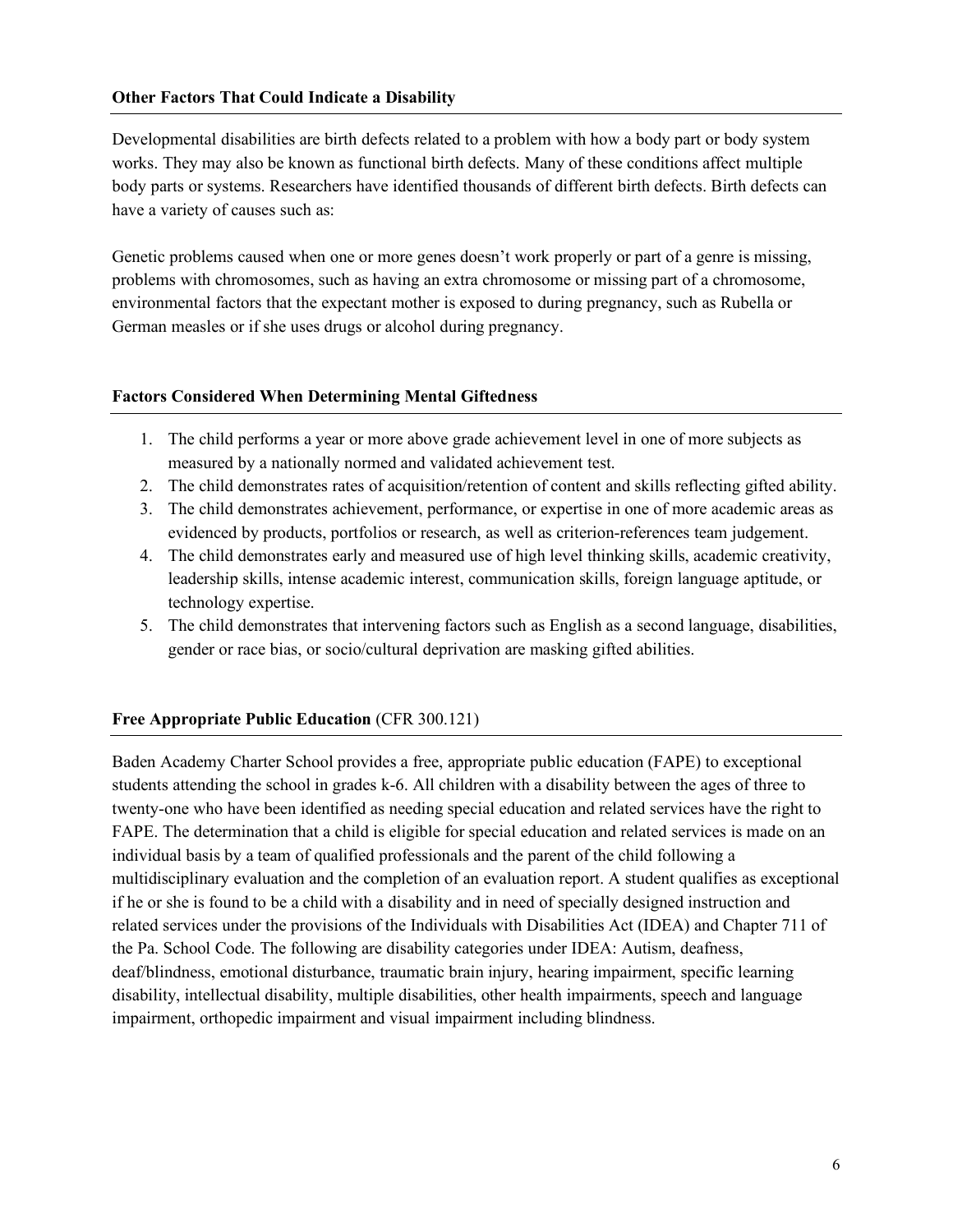#### **Individualized Education Program** (CFR 300.340)

An Individualized Education Program (IEP) is developed and implemented annually for each eligible child with a disability. The IEP is completed within 30 calendar days of the parent's receipt of the evaluation report and must be in effect before special education and related services are provided. An IEP describes a student's current educational levels, goals, and objectives, and the individualized programs and services that the student will receive. These services include the learning support class, life skills support class, emotional support class, sensory support (deaf or hard of hearing and blind or vision support class). The extent of special education services and the location for the delivery of such services are determined by the IEP team which consists of the child's parent, a regular education teacher, the special education teacher and the LEA or district/ charter school representative responsible for supervision the provision of special education services. The IEP goals and related services are based on the student's identified needs and abilities, chronological age and the level of intensity of the specified intervention. The school district/ charter school will invite a student with a disability of any age to attend his or her IEP meeting if a purpose of the meeting will be the consideration of the student's transition service needs. If the student does not attend the IEP meeting, the district will take other steps to ensure that the student's preference and interests are considered. In implementing these requirements, the district also invites a representative of any other agency that is likely to be responsible for providing transition services to the student.

The District/Charter School also provides related services, such as transportation, physical therapy, occupational therapy, and speech and language support services or other appropriate services are determined to be necessary for the student to benefit from the special education program.

#### **Least Restrictive Environment** (CFR 300.130)

It is the school district's / charter school's policy for children with disabilities, including children in public or private owned institutions or other care facilities, for whom a free appropriate public education is owed by the district, to the maximum extent appropriate, are educated with children who are nondisabled and that special classes, separate schooling or other removal of children with disabilities from the regular educational environment occurs only if the nature of severity of the services cannot be achieved satisfactorily. Baden Academy Charter School provides a continuum of services based upon the needs of the individual child ranging from the least restrictive setting in the regular school to more restrictive services in a program outside the regular school. The placement option considered by the IEP team include supportive intervention in the regular class, itinerant services, resource services, part-time or full-time services. The placement may be in a charter school operated program, and intermediate unit operated program in a neighboring school district, a private school placement or other agency operated program. The placement decision is made by the IEP ream at least annually based upon the child's IEP and is as close to the student's home as possible. In selecting the least restrictive environment, consideration is given to any potential effect of the program and on the quality of services that the child needs. A child with a disability is not removed from education in age-appropriate regular classrooms solely because of needed curriculum modifications.